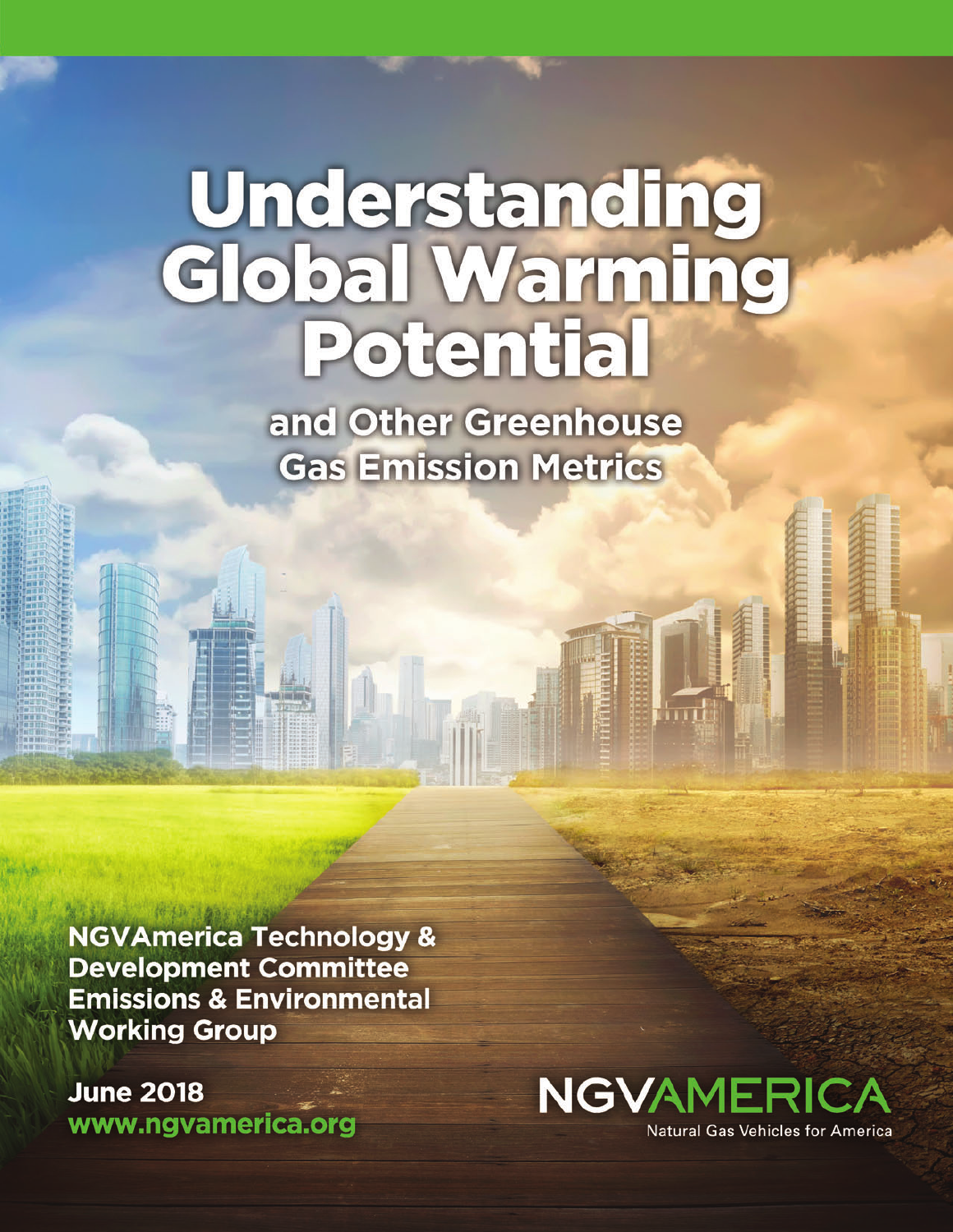

# **Table of Contents**

| Introduction                                                     |  |
|------------------------------------------------------------------|--|
| <b>Emission Metrics</b>                                          |  |
| Why is Global Warming Potential used?                            |  |
| Why are different timeframes used?                               |  |
| How can the transportation industry reduce its carbon footprint? |  |
| Conclusion                                                       |  |
| Disclaimer                                                       |  |
|                                                                  |  |

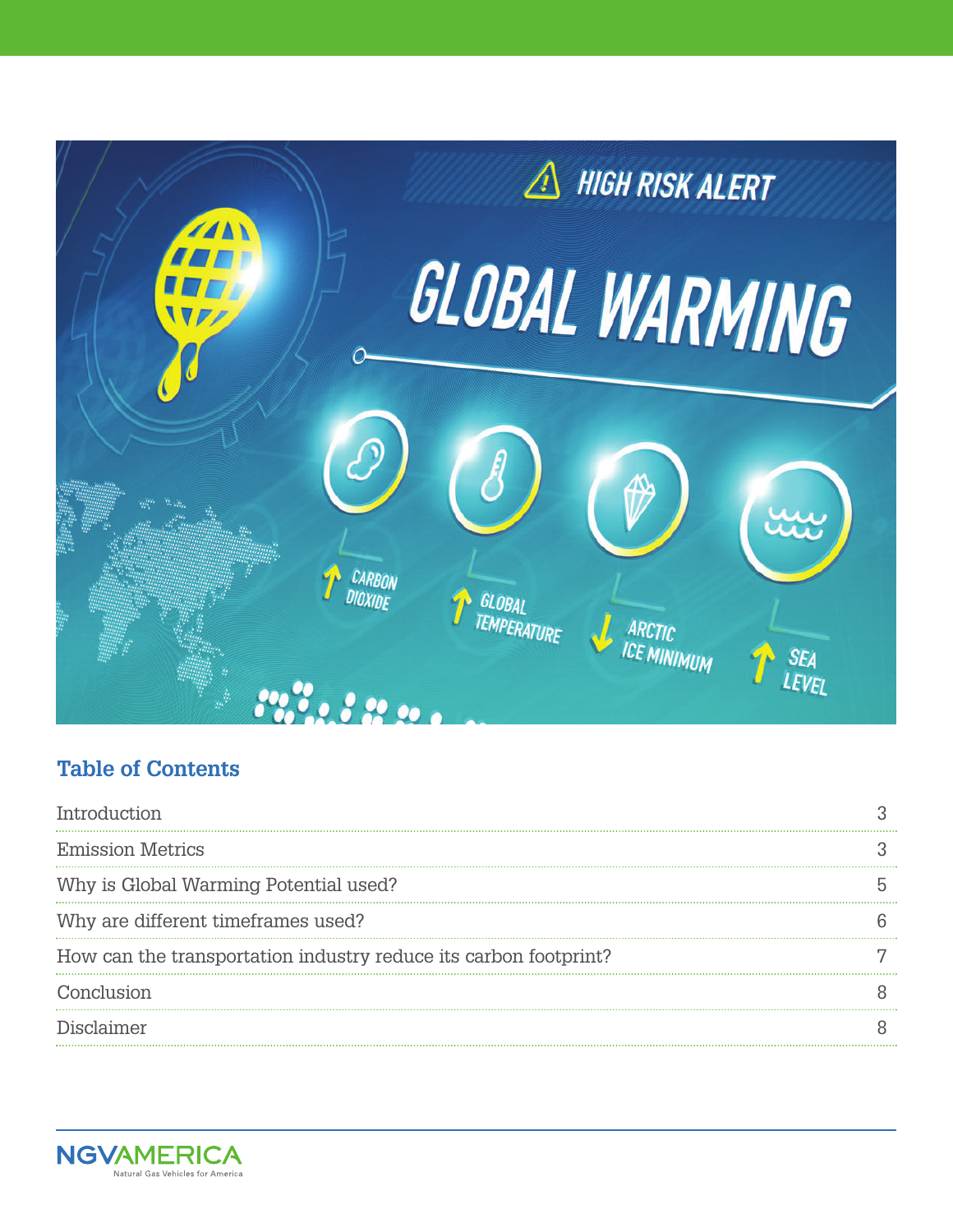#### **Introduction**

In recent years, the focus on **CLIMATE CHANGE** has become a top policy issue with nations and states aggressively planning to tackle emissions that contribute to climate change. To understand the impact of different policy options, the scientific community has devised different metrics for calculating the potential climate impacts of different molecules (e.g., greenhouse gases). There are several metrics for analyzing the impact of different greenhouse gases, and there is some debate about which methods are most appropriate. The metrics universally use carbon dioxide as a baseline for comparisons because it is the dominant greenhouse gas in terms of annual emissions.

Currently, **GLOBAL WARMING POTENTIAL (GWP)** is the most widely adopted method for comparing the impact of different greenhouse gas emissions to carbon dioxide. The GWP timeframe, or horizon, has a number of benchmark periods ranging from 20 to 100 years. Each benchmark is associated with a multiplier that is used to determine the potency of each greenhouse gas. Many, but not all, regulatory agencies throughout the world use the 100 year benchmark. The reason for using a longer timeframe is simple – by using a timeframe of 100 years, emissions calculations better aggregate all atmospheric cycling on timescales more representative of climate change (e.g., regional weather over long periods).

**METHANE** is a powerful greenhouse gas that is created from a number of sources including: dairy cows and other livestock manure, enteric fermentation (a digestive process), organic waste streams, termites, wetlands, rice fields, landfills, biomass burning as well as fugitive emissions from oil production, processing, and storage, as well as gas pipeline systems and industrial operations.1 While carbon dioxide can stay in the atmosphere for thousands of years, other greenhouse gases such as methane stay in the atmosphere for much shorter durations. Methane is a short-lived climate pollutant that has a limited lifetime before it decays or oxidizes in the atmosphere. The focus on short-lived climate pollutants often is touted as a way to lower short term concentrations of greenhouse gases but it is usually never touted as an alternative to addressing emissions of long lasting pollutants like carbon dioxide. The natural gas vehicle industry's viewpoint is that it should limit methane emissions despite the fact that natural gas vehicles (NGVs) emit only a very small fraction of the global methane emissions compared to all other natural and human inspired sources. The natural gas vehicle industry has made many great advancements in recent years with improved engine and compressor systems to reduce its fraction of methane emissions.

#### **Emission Metrics**

**GREENHOUSE GAS (GHG) EMISSION METRICS** are used to compare molecules to each other and their overall impact on climate change. There are several potential emission metrics available today, such as the Global Warming Potential (GWP), Global Temperature change Potential (GTP) and Technology Warming Potential (TWP). Understanding each of these metrics is critical to understanding the results of any GHG comparison between fuels, vehicles, power plants, etc.

Both GWP and GTP are based on the **RADIATIVE FORCING EFFECTS** of different gases released into the atmosphere, with the heat trapping properties of different gases being the primary driver of changes in atmospheric energy balance and climate change effects.

<sup>1</sup> Seisler, J. (2009). Rationale for the Development of a Non-Methane Hydrocarbon Regulation for Natural Gas Vehicles. Presentation, Informal Group on Gaseous Fuel Vehicles (GFV) United Nations. Retrieved from http://www.unece.org/fileadmin/DAM/trans/doc/2009/wp29grpe/GFV-04-08e.pdf

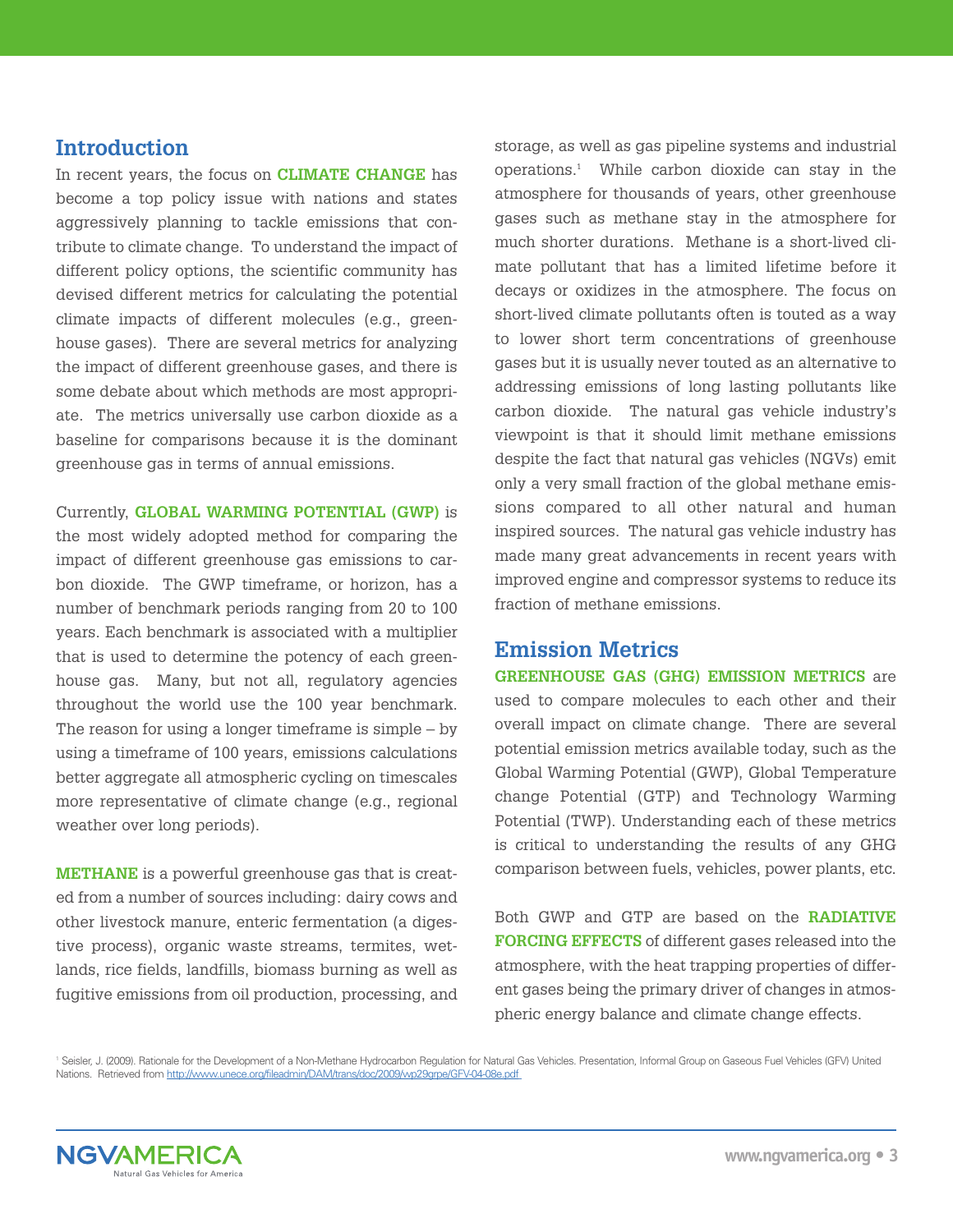**GLOBAL WARMING POTENTIAL:** This is the comparison of the impact of different greenhouse gases. All gases are compared to carbon dioxide  $(CO<sub>2</sub>)$  as a baseline to understand their relative impact on cumulative radiative forcing changes over a given timeframe. Since this is a cumulative measurement, effects that are created early in a time period are still included for consideration even if the gas (e.g. methane) is gone before the end of the time period. Typically a time period of 100 years is utilized, but any time horizon can be used. Values for different gases consider the lifetime and the amount of energy absorbed by the gas to determine the appropriate GWP multiplier.<sup>2</sup> Values are created and updated by the Intergovernmental Panel on Climate Change (IPCC) and other bodies, and are used regularly in climate regulations. When emissions of different gases are summed using their GWP multiplier, the result is a total GHG metric in terms of  $CO<sub>2</sub>$ equivalent emissions.

#### **GLOBAL TEMPERATURE CHANGE POTENTIAL:**

This comparison estimates the potential surface temperature response to emissions of different gases in a certain future year, instead of spreading the impact over many years. This is a useful metric for target based climate policies, such as keeping the temperature change below  $2^{\circ}C$ <sup>3</sup> GTP values also are based on the radiative forcing effects of different gases and are used to compare an estimate of the resulting surface temperature change to that produced by the emission of an equal mass of CO<sub>2</sub>.

Values for both GWP and GTP are updated by the IPCC and used in academic and scientific studies.<sup>4</sup> Both GWP and GTP are calculated assuming that there is a single time pulse emissions of a gas into the atmosphere.

When the total emissions of different fuels are summed using either the GWP or GTP method, fuels or technologies can then be compared to each other to estimate a relative GHG benefit based on total CO<sub>2</sub> equivalent emissions. To be fully transparent, comparisons should state both the time horizon and the emission metric used.

**TECHNOLOGY WARMING POTENTIAL:** This metric relates to comparing the impacts of different technologies to each other, using their total  $CO<sub>2</sub>$  equivalent emissions. In this way, it is a comparison of GHG emissions, and can be used with either GWP or GTP as the multiplier for the different gaseous emissions produced by the two technologies being compared. The key benefit of this method is that it allows the user to account for the fact that when technologies are deployed, the emission of gases is really a series of pulses, be it daily or annual, over the in-service life of the technology.

4 2.10 Global Warming Potentials and Other Metrics for Comparing Different Emissions. (n.d.). Retrieved from https://www.ipcc.ch/publications\_and\_data/ar4/wg1/en/ch2s2-10.html



<sup>&</sup>lt;sup>2</sup> Understanding Global Warming Potentials. (2017, February 14). Retrieved from https://www.epa.gov/ghgemissions/understanding-global-warming-potentials. United States Environmental Protection Agency (EPA).

<sup>&</sup>lt;sup>3</sup> Can global temperature change potential replace GWP in upcoming regulations? Retrieved from https://www.kth.se/en/itm/inst/energiteknik/forskning/ett/projekt/koldmedier-med-laggwp/low-gwp-news/vilket-matt-ska-vi-anvanda-for-koldmediernas-klimatpaverkan-1.473500. Sweden Department of Energy Technology. April 16, 2014.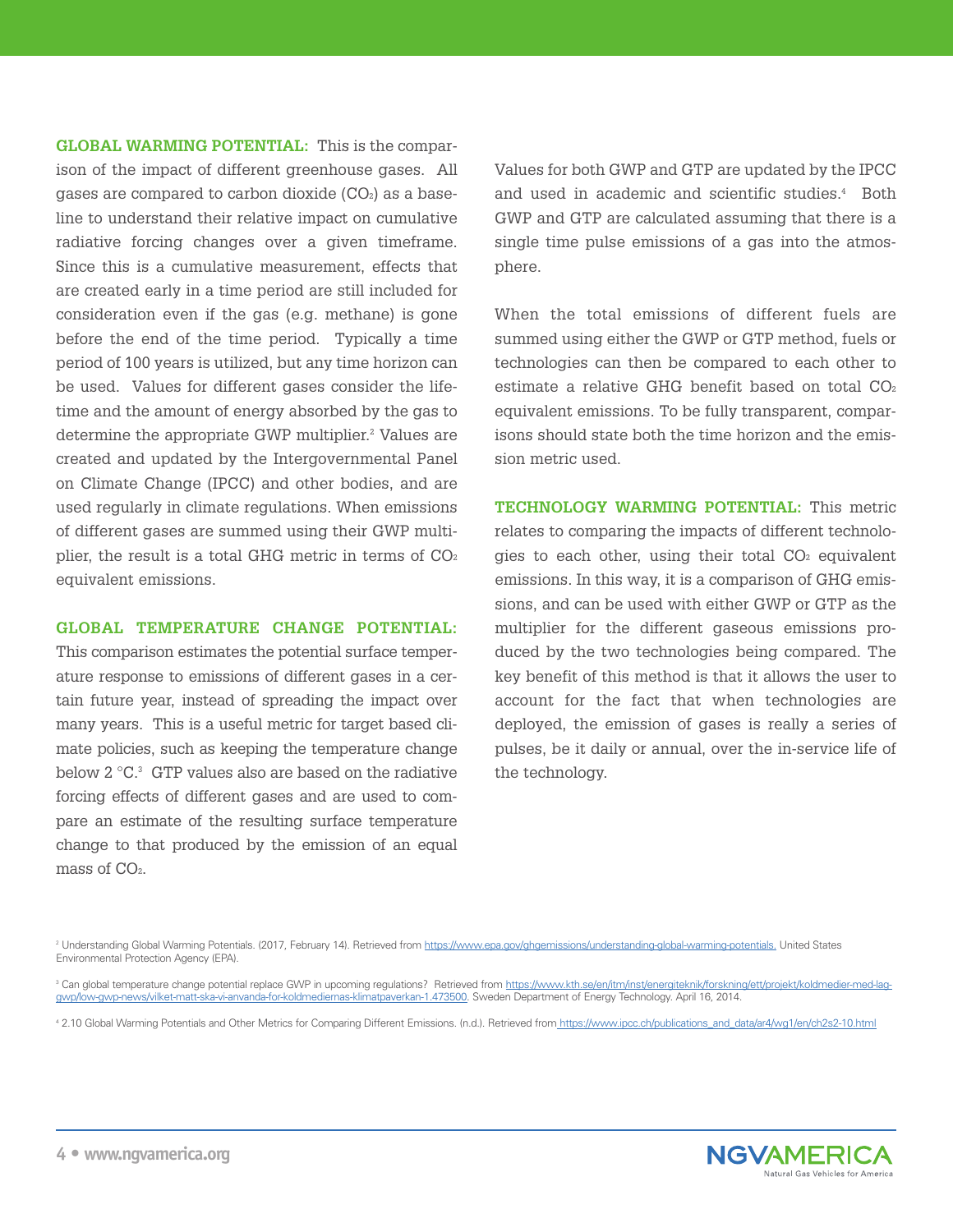| <b>Chemical</b>                  | <b>Global Warming</b><br><b>Potential</b><br>(GWP) |                              | <b>Global Temperature</b><br><b>Potential</b><br>(GTP) |             | <b>Perturbation</b><br>Lifetime |
|----------------------------------|----------------------------------------------------|------------------------------|--------------------------------------------------------|-------------|---------------------------------|
|                                  |                                                    | $\div$ WV $\mathbf{P}_{100}$ |                                                        | $GTP_{100}$ |                                 |
| Methane (CH <sub>4</sub> )       |                                                    |                              |                                                        |             | 12.4 years                      |
| Carbon Dioxide (CO2)             |                                                    |                              |                                                        |             | Up to thousands of years        |
| Nitrous Oxide (N <sub>2</sub> O) |                                                    | ノドト                          |                                                        |             | 121 years                       |
| Chlorofluorocarbon-13 (CFC-13)   |                                                    |                              |                                                        |             |                                 |

**TABLE 1** Intergovernmental Panel on Climate Change Assessment Report 5 (Table 8.A.1)

Note – values presented above do not include any secondary carbon emission consideration (e.g., the degradation of CH4 to CO2). Methane's GWP100 officially could range from 28-34 times more potent than CO2 if such affects are considered.

**THE IPCC** has produced five different reports, starting in 1990; the most recent being the Assessment Report 5 published in 2013. The Global Warming Potential values for different gases have changed over time as new Assessment Reports have been issued. The changes reflect improvements in science and changes in the understanding of the impact of different gases. These new assessments are meant to make emission calculations more accurate and better predictors of a chemical's future impact on climate change.

By far the most common **EMISSION METRIC** used today is GWP, which looks at the potential effect of greenhouse gases on the climate. These numbers are an index comparing greenhouse gases to carbon dioxide over a specified timeframe. The timeframe typically used is 100 years, however, there are instances when shorter timeframes may be considered. Examples of common gases are shown in Table 1, but should not be considered a complete list.

#### **Why is Global Warming Potential used?**

GWP is used to show the effect of different greenhouse gases on the climate over a period of time. GWP is shown as carbon dioxide equivalents, hence carbon dioxide has a GWP of 1. By giving greenhouse gases a carbon dioxide equivalent number, users are able to compare greenhouse gases on a common basis to determine what will have more or less impact on the climate. GWPs have a timeframe built into the carbon dioxide equivalent value. The timeframe is the period of time over which the impacts are spread, or integrated, and used to compare the atmospheric energy trapped by a gas.

**GWP AND TIMEFRAMES** are used in a variety of applications. In transportation, the GWP feeds into vehicle emission calculations. This can be used to compare greenhouse gas emissions from different fuels.

"The methane is like a hangover that you can get over if you stop drinking.  $CO<sub>2</sub>$  is more like lead poisoning — it sticks around, you don't get rid of it, and it causes irreversible harm."5

– **Raymond T. Pierrehumbert**

<sup>5</sup> Picking Lesser of Two Climate Evils. (2017, December 20). Retrieved from https://www.nytimes.com/2014/07/08/science/climate-methane-global-warming.html

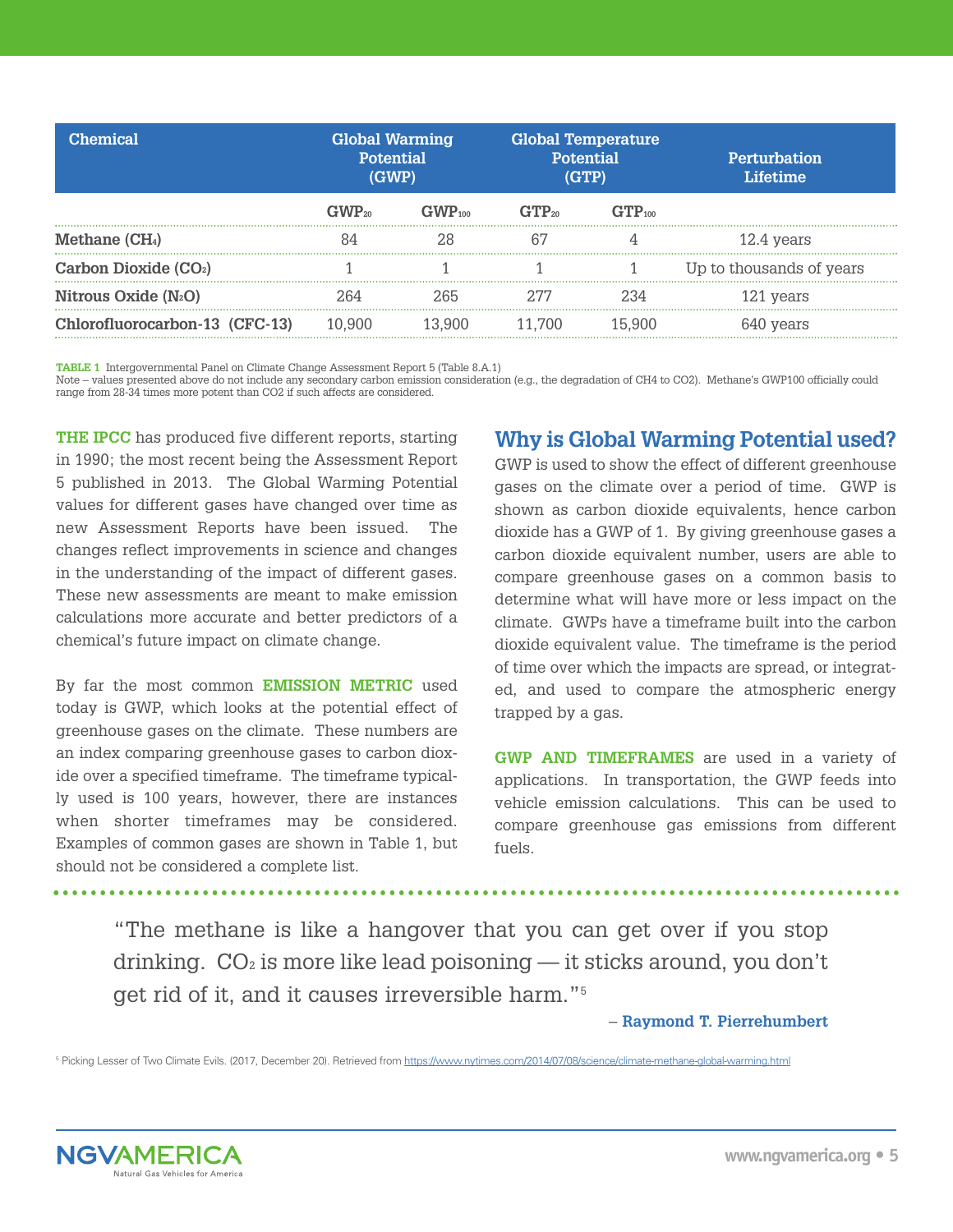## **Why are different timeframes used?**

The metrics used to evaluate different greenhouse gases allow for comparisons over different timeframes. For instance, some look at the relative impact over 20, 40, 50, or 100 years. Consideration of different timeframes allows policy makers to assess the relative importance of different control strategies over time to understand how reductions in different gases can impact short-term as well as long-term effects of greenhouse gases in the atmosphere. When looking at a shorter time horizon as has been discussed in some climate science reports, such as 20 years, GWP numbers will be higher for short-lived gases. This is due to the fact that the gas's impact on the climate is assessed over a shorter period of time. Using different timeframes does not change the amount of greenhouse gases emitted, however, it does change the climate impact being estimated. Policy makers and analysts sometimes use different years/multipliers to suit their own negative or positive views of methane so supporters and experts need to be aware of the GWP chosen to ensure that the policies or analytic conclusions being made are not skewed by the use of one GWP versus another.

**CARBON DIOXIDE** is the primary long lived pollutant, and while much of the  $CO<sub>2</sub>$  can be absorbed by the oceans within centuries, the remaining  $CO<sub>2</sub>$  can stay in the atmosphere for thousands of years.<sup>6</sup> The US EPA states that, "Atmospheric  $CO<sub>2</sub>$  is part of the global carbon cycle, and therefore its fate is a complex function of geochemical and biological processes. Some of the excess carbon dioxide will be absorbed quickly (e.g., by the ocean surface), but some will remain in the atmosphere for thousands of years, due in part to the very slow process by which carbon is transferred to ocean sediments."7

**METHANE** on the other hand is a short-lived climate pollutant (SLCP), which during its brief lifetime has a greater potential to capture heat, but remains in the atmosphere for a much shorter amount of time. The decision that policy makers need to address is whether reducing methane emissions should be the priority, even though methane will dissipate in a few years, or whether the focus should be on reducing carbon dioxide, which can stay in the atmosphere for thousands of years.

The California Air Resources Board (CARB), US Environmental Protection Agency (EPA), British Columbia's Low Carbon Fuel Standard, and the Fuel Quality Directive (FQD) in Europe all use **IPCC'S 4TH ASSESSMENT REPORT GWP100** value for greenhouse gases. The US EPA has chosen to update the CH4 GWP100 value to 34 which includes consideration for the carbon feedback in the IPCC's 5th Assessment range for only the "GHG Emissions and Fuel Efficiency Standards for Medium- and Heavy-Duty Engines and Vehicles – Phase2."

"SLCP mitigation is essentially useless in the absence of very stringent and immediate measures to restrict  $CO<sub>2</sub>$  emission."<sup>8</sup> – **Raymond T. Pierrehumbert,** lead author for the IPCC Third Assessment Report

<sup>6</sup> Archer, D., Eby, M., Brovkin, V., Ridgwell, A., Cao, L., Mikolajewicz, U., . . . Tokos, K. (2009). Atmospheric lifetime of fossil fuel carbon dioxide. Annual Review of Earth and Planetary Sciences,37, 117-134. doi:10.1146/annurev.earth.031208.100206 (http://climatemodels.uchicago.edu/geocarb/archer.2009.ann\_rev\_tail.pdf <sup>7</sup> Overview of greenhouse gases. Retrieved from https://www.epa.gov/ghgemissions/overview-greenhouse-gases#CO2%20lifetime

<sup>8</sup> Pierrehumbert, R.T. (2014). Short-Lived Climate Pollution. Annual Review of Earth and Planetary Sciences,42, 341-379. doi:10.1146/annurev.earth.060313-054843 (http://www.sequoiaforestkeeper.org/pdfs/attachments/Pierrehumbert\_on\_SLCPs.pdf)



. . . . . . . . . . . . . .

. . . . . .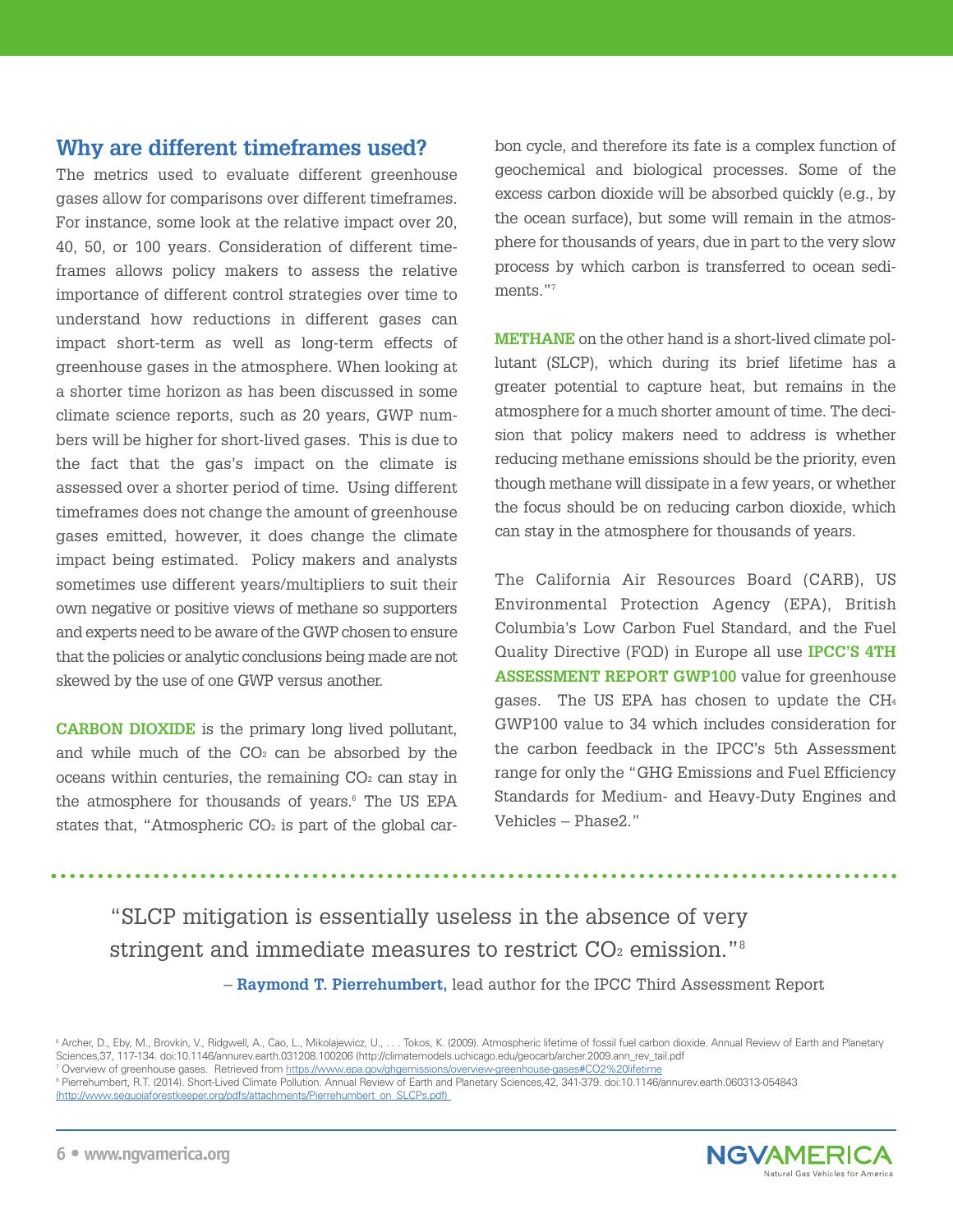

## **How can the transportation industry reduce its carbon footprint?**

**NATURAL GAS** consists mostly of methane and when combusted can produce about 27% less carbon dioxide than diesel on a fuel energy basis. $9$  The Cummins Westport Near-Zero Natural Gas engines are certified with at least a 9% GHG improvement compared to their diesel counterparts. The Cummins Westport Near-Zero Natural Gas engines have closed crankcase ventilation systems, which reduces unburned methane emissions from the crankcase. The closed-crankcase systems and other upgrades deployed by Cummins Westport optimize operation, increase efficiency and reduce emissions. For new spark-ignited natural gas engines, these changes have resulted in a more than 70% reduction in methane emissions compared to engines produced only a few years ago.

**RENEWABLE NATURAL GAS (RNG)** is a domestic, renewable, clean fuel derived from organic waste resources (agriculture, landfills, waste water treatment plants, and municipal solid waste). These sources result in a fuel that can have a negative carbon intensity. In other words, using RNG as a transportation fuel is actually removing GHGs that would otherwise be emitted to the atmosphere. RNG use in the NGV industry continues to grow; over 60% of the natural gas used in transportation in California in 2017 came from renewable sources.10 A fleet or individual who makes the transition to operating vehicles on natural gas is reducing the amount of carbon dioxide that could exist in the atmosphere for millennia.

<sup>9</sup> U.S. Energy Information Administration - EIA - Independent Statistics and Analysis. (n.d.). Retrieved from https://www.eia.gov/tools/faqs/faq.php?id=73&t=11

<sup>10</sup> https://www.sempra.com/newsroom/press-releases/socalgas-streamlines-processes-support-renewable-gas-projects